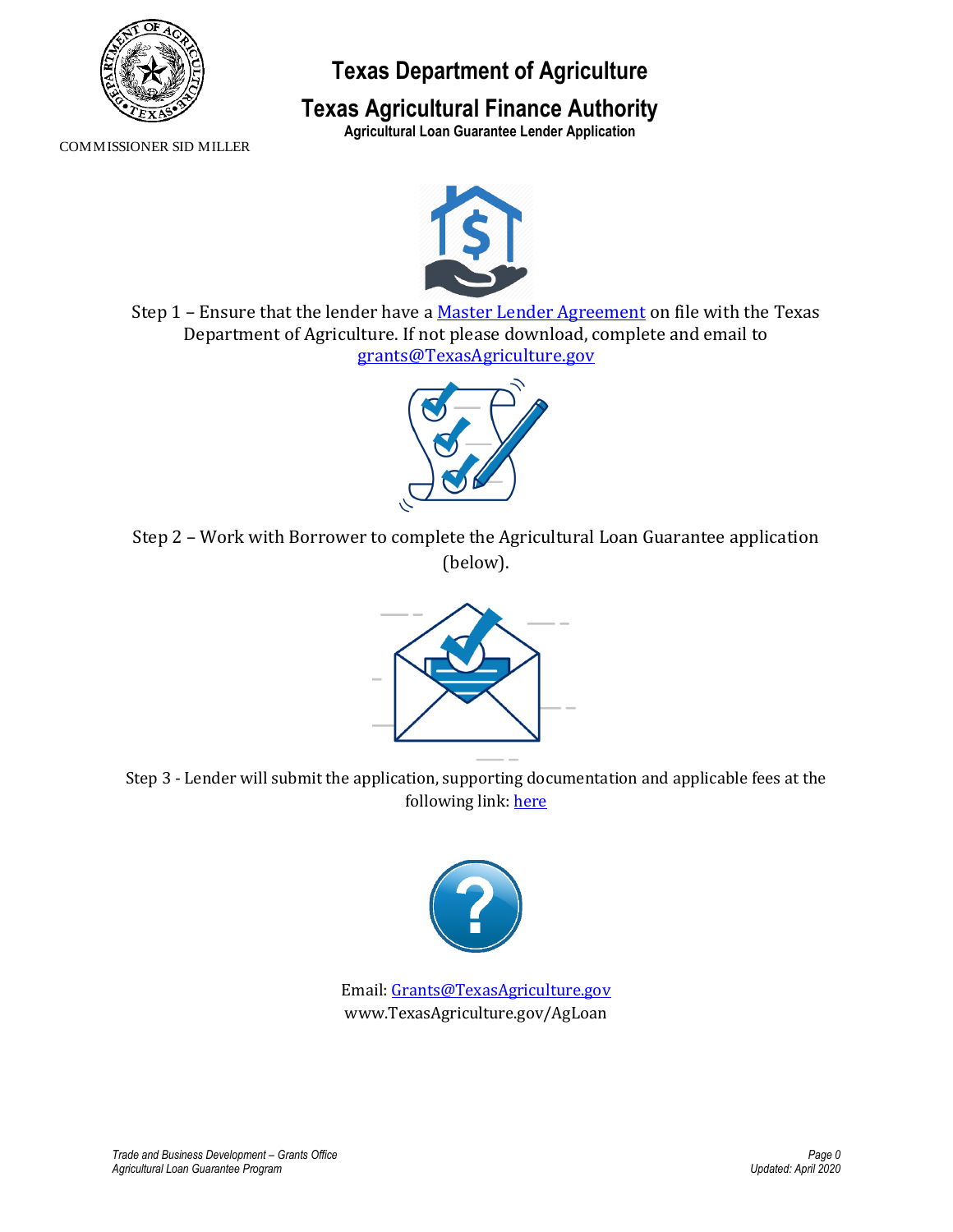

**Texas Department of Agriculture**

### **Texas Agricultural Finance Authority**

**Agricultural Loan Guarantee Lender Application**

COMMISSIONER SID MILLER

The Agricultural Loan Guarantee (ALG) Program provides a loan guarantee to a lender on behalf of a creditworthy agriculture producer or agriculture-related business. The program is designed to assist applicants who desire to establish, enhance, or expand an agricultural operation.

### **Funding Limits:**

There are two options, depending on the terms of the loan, for the guarantee amounts:

- \$250,000 or 90% of the loan amount, whichever is less
- \$500,000 or 80% of the loan amount, whichever is less

### **Lender Requirements & Instructions:**

- Borrower(s) should meet with a lending institution to determine the Lender's interest in participating in the program.
- The Lender must agree to administer and service the loan for the term of the loan.
- The Lender must determine that the applicant meets eligibility requirements for the program.
- Lender and borrower(s) must agree to any additional terms and conditions, if any, imposed by the Authority prior to closing of the loan.
- A loan with a term of more than one year must have a fixed interest rate.
- The duration of a loan guarantee approved by TAFA must not exceed the useful life of the assets being financed or ten years, whichever is less.
- Fees and Application Costs: A nonrefundable application fee of \$100 is due upon filing the application. An origination fee of no less than 1% of the loan guarantee amount will be due within 10 days of the initial funding of each loan.
- How to submit? Either upload all information [here](https://form.jotform.com/200935703437151) or email all required information to grants@TexasAgriculture.gov

### **Information Checklist for a Complete Application**

 $\sim 1$ 

Agricultural Loan Guarantee Application

Signed by Borrower/Co-Borrower

| Signed by Lender |  |  |  |  |
|------------------|--|--|--|--|
|------------------|--|--|--|--|

Statement of Personal History for all applicants. If applicant is a corporation or other legal entity, please complete a Personal History Questionnaire for all owners, partners, shareholders, or members with more than 20% ownership in the entity.

- Current Financial Statement
- Current Credit Report
- Terms and Conditions of Loan
- Lender's Credit Analysis
- Lender's Approval Document
- Other Information Requested by Authority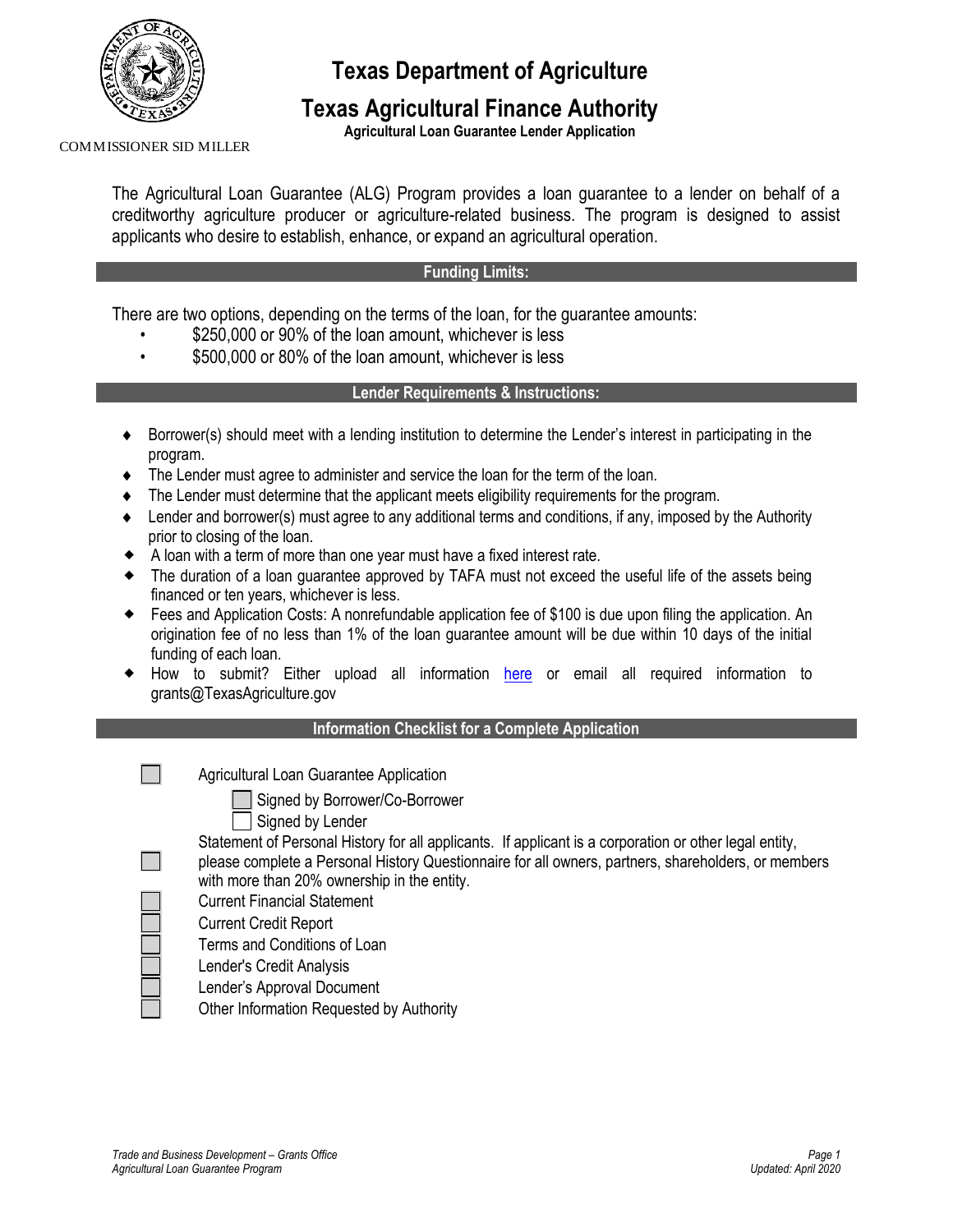

# **Texas Department of Agriculture**

# **Texas Agricultural Finance Authority**

**Agricultural Loan Guarantee Lender Application**

| [FOR TDA USE ONLY]      |  |  |  |
|-------------------------|--|--|--|
| File No. ______________ |  |  |  |
| Date App Rec:           |  |  |  |
| Date App Fee Rec:       |  |  |  |
| Date Approved:          |  |  |  |

COMMISSIONER SID MILLER

|                         |                       | <b>Borrower(s) Information</b>    |       |                                                                                                                      |
|-------------------------|-----------------------|-----------------------------------|-------|----------------------------------------------------------------------------------------------------------------------|
| Full Name:              |                       |                                   | Mr.   | Dr.                                                                                                                  |
| First                   |                       | Last                              | Ms.   | Other <sub>_____</sub>                                                                                               |
|                         |                       |                                   |       |                                                                                                                      |
| <b>Business Name:</b>   | Sole Proprietor       | $\Box$ Other: $\_\_\_\_\_\_\$     |       |                                                                                                                      |
|                         |                       |                                   |       |                                                                                                                      |
| <b>Mailing Address:</b> | <b>Street Address</b> |                                   |       | County                                                                                                               |
|                         |                       |                                   |       |                                                                                                                      |
|                         | City                  |                                   | State | Zip Code                                                                                                             |
| Physical Address:       |                       |                                   |       |                                                                                                                      |
|                         | <b>Street Address</b> |                                   |       | County                                                                                                               |
|                         |                       |                                   |       |                                                                                                                      |
|                         | City                  |                                   | State | Zip Code                                                                                                             |
| Email Address:          |                       |                                   |       |                                                                                                                      |
|                         |                       |                                   |       |                                                                                                                      |
| Phone:                  | $\blacksquare$        | Ext.<br>Alt Phone:                |       | <u> 1970 - Jan Stein Harry Harry Harry Harry Harry Harry Harry Harry Harry Harry Harry Harry Harry Harry Harry H</u> |
|                         |                       | <b>Co-Borrower(s) Information</b> |       |                                                                                                                      |
| Full Name:              |                       |                                   | Mr.   | Dr.                                                                                                                  |
| First                   |                       | Last                              | Ms.   | Other <sub>______</sub>                                                                                              |
| <b>Business Name:</b>   |                       |                                   |       |                                                                                                                      |
|                         | Sole Proprietor       | $\Box$ Other: $\_\_\_\_\_\_\_\_\$ |       |                                                                                                                      |
| Mailing Address:        |                       |                                   |       |                                                                                                                      |
|                         | <b>Street Address</b> |                                   |       | County                                                                                                               |
|                         |                       |                                   |       |                                                                                                                      |
|                         | City                  |                                   | State | Zip Code                                                                                                             |
| Physical Address:       |                       |                                   |       |                                                                                                                      |
|                         | <b>Street Address</b> |                                   |       | County                                                                                                               |
|                         |                       |                                   |       |                                                                                                                      |
|                         | City                  |                                   | State | Zip Code                                                                                                             |
| Phone:                  |                       | Alt Phone:<br>Ext.                |       |                                                                                                                      |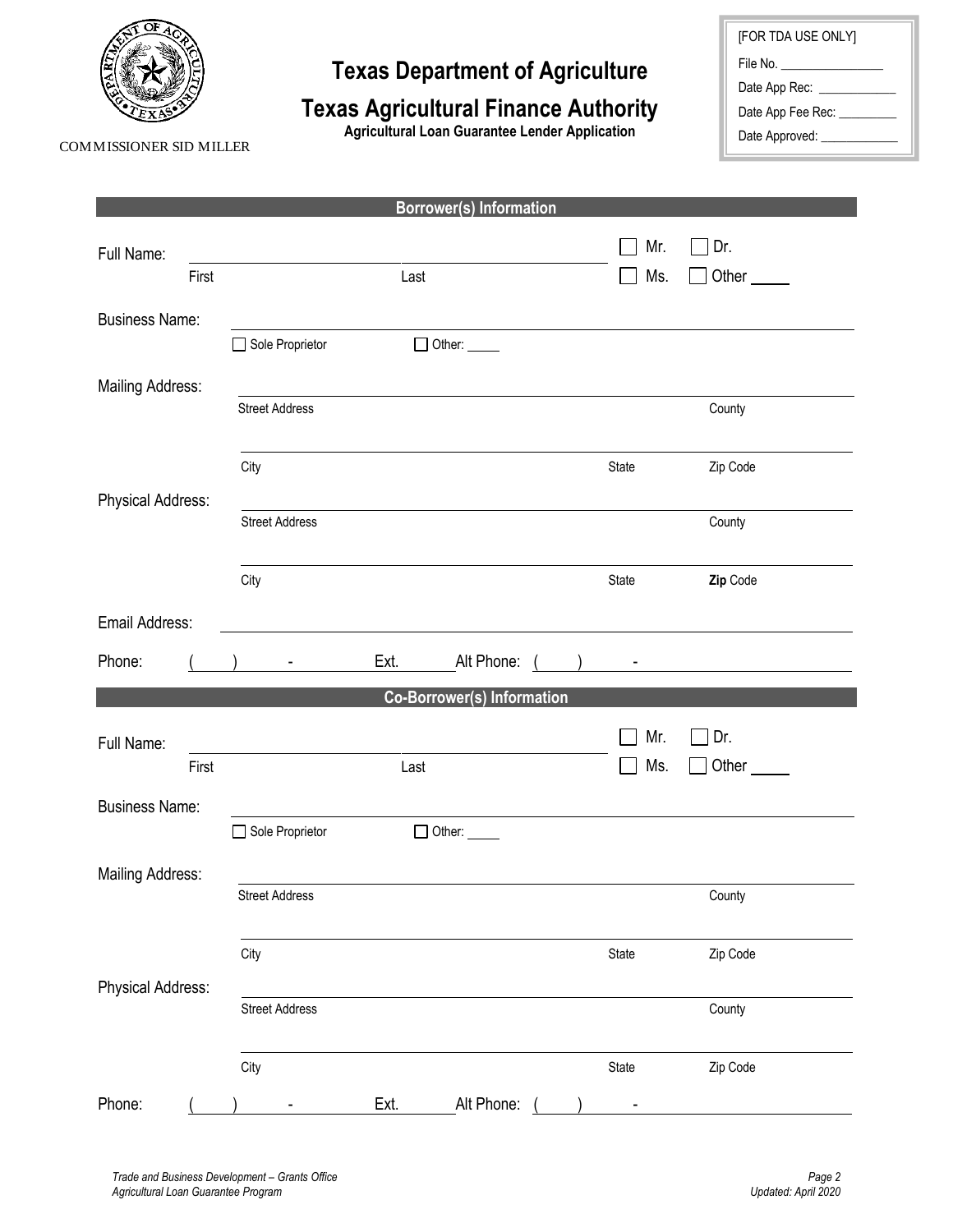**Statement of Personal History If applicant is a corporation or other legal entity, please complete a Personal History Questionnaire for all owners, partners, shareholders, or members with more than 20% ownership in the entity. All applicants with 20% or more ownership should complete this form. For sole proprietorships where the applicant is married, both spouses should submit separate forms. Section 1**  Personal Statement Of: First Name: MI Last Name: Date of Birth: Place of Birth:  $U.S.$  Citizen  $\Box$  Yes  $\Box$  No Social Security Number: **Section II** Give Position and Percentage of Ownership:  $\frac{1}{6}$ title Present Residence: From: Mm/dd/yyyy To: Mm/dd/yyyy Address Most recent prior address (omit If prior address (ornic<br>if over 10 years ago): From: To:

BE SURE TO ANSWER THE NEXT 5 QUESTIONS CORRECTLY BECAUSE THEY ARE IMPORTANT. THE FACT THAT YOU HAVE A RECORD OF AN ARREST OR CONVICTION WILL NOT NECESSARILY DISQUALIFY YOU, BUT A FALSE ANSWER MAY CAUSE YOUR APPLICATION TO BE REJECTED.

**Section III** 

Business Telephone No.

(Include A/C):

Mm/dd/yyyy

 $\Box$  Yes  $\Box$  No 1. Are you presently under indictment, on parole, or probation for any violation of state or federal law?

Email Address: Website Address:

 $\Box$  Yes  $\Box$  No 2. Have you ever been charged with or arrested for any criminal offense other than a minor motor vehicle violation?

 $\Box$  Yes  $\Box$  No 3. Have you ever been convicted of any criminal offense other than a minor motor vehicle violation?

 $\Box$  Yes  $\Box$  No 4. Have you ever been involved in bankruptcy or insolvency proceedings?

 $\Box$  Yes  $\Box$  No 5. Have you ever been the subject of a disciplinary action or other administrative proceeding by a professional or governmental regulatory authority?

**(If you answer "Yes" to any of the above questions, please furnish details on a separate sheet.)**

**Section IV**

Give the name, address, phone number and contact person of the participating lender.

#### **Section V**

The information on this form will be used in connection with an investigation of your character. Any information you wish to submit that you feel will expedite this investigation should be included. Attach a separate sheet if necessary. This form is a governmental record and knowingly making a false entry herein is subject to punishment under Texas Penal Code Ann. Section 37.10 ..

Applicant agrees that TDA and TAFA are authorized to make all inquiries necessary to verify the accuracy of the statements made herein.

I certify that the statements herein are true and accurate statements of my personal history as of the date stated herein.

*/ /*

Mm/dd/yyyy

*Trade and Business Development – Grants Office Page 3 Agricultural Loan Guarantee Program Updated: April 2020 Signature (electronic signatures will not be accepted) Date*

*X*

Address

A/C):

Home Telephone No. (Include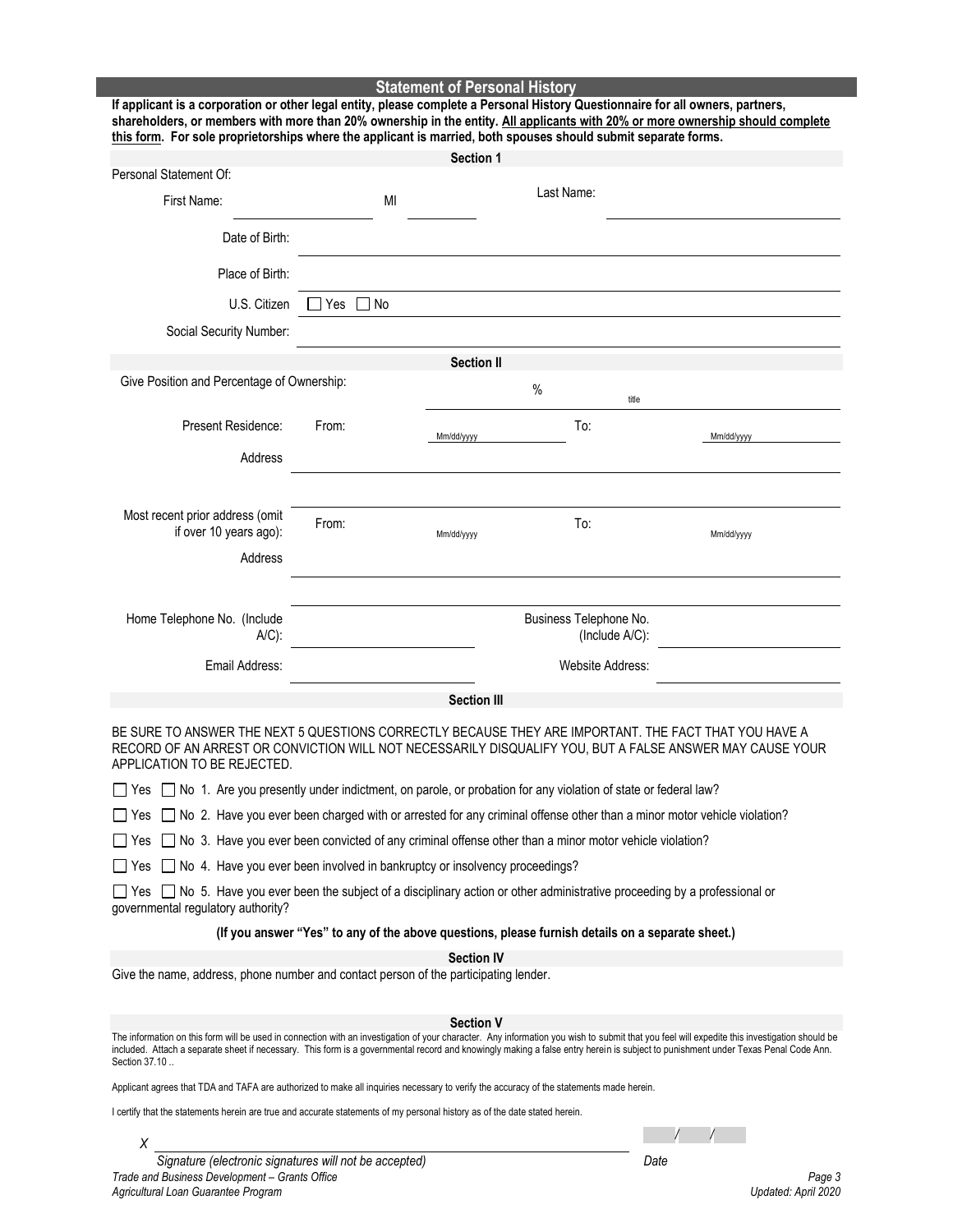#### **Borrower(s) Eligibility**

### **Please check boxes as appropriate for the statements below.**

- $\mathbf{L}$ I have provided a plan to the lender for the proposed operation that includes a budget for the proposed operation indicating how the loan proceeds will be used.
	- My agriculture operation is located within the State of Texas.
	- I am a United States citizen and a resident of the State of Texas, or
	- I am a duly authorized representative of an entity defined by Section 1.002(21) of the Texas Business Organizations Code, and such entity is current with all filings required by and payments due the Texas Comptroller of Public Accounts and the Texas Secretary of State.

### **Borrower(s) Certification**

I/WE HEREBY CERTIFY as follows: I/We have read and filled out the borrower portions of this application; I/We have been provided a copy of the Program Rules; I/We have read the Program Rules; I am/We are eligible for the program indicated and have submitted the non-refundable application fee. I/We further understand and agree that the enclosed application for financing under the program administered by the Texas Agricultural Finance Authority, and all information submitted therewith may be subject to disclosure under the Texas Open Records Act, Texas Government Code, Chapter 552, as amended. I/We affirm that the information contained in this application is true and correct to the best of my/our knowledge. I/We agree to maintain accurate records on the project from the beginning and throughout my/our participation in the program(s).

In consideration for approval of this loan guarantee and participation in the program, I/We agree to provide the Lender, the Texas Department of Agriculture, and/or the Texas Agricultural Finance Authority with information they may request on this project. I/We hereby give our consent to have \_\_\_\_\_(Lending institution name), its secondary market investors or guarantors (including, without limitation, the Texas Agricultural Finance Authority), or any credit reporting bureau which it may designate, obtain any and all information concerning my/our employment, my/our joint or individual checking, savings, NOW, money market or other accounts, my/our assets and obligations, and all other credit matters which they may require in connection with my/our application for a loan and any quality control review of such loan.

| Borrower Signature (electronic signatures will not be accepted)    | Date |
|--------------------------------------------------------------------|------|
|                                                                    |      |
| Co Borrower Signature (electronic signatures will not be accepted) | Date |

**Privacy Notice:** This information is to be used by the Lender and/or the Texas Agricultural Finance Authority in determining whether you qualify as a prospective borrower under the Authority's Agricultural Loan Guarantee Program (Chapter 58, Texas Agriculture Code and Chapter 28, Subchapter C, Title 4, Texas Administrative Code). The contents of this application will not be disclosed to any person other than the Lender or the Authority except as required and permitted by law, which may include use and disclosure for enforcement or collection purposes, as well as for certain other purposes unrelated to your loan that are required by law, including, without limitation, disclosures made under the Texas Open Records Act. Failure to provide requested information may result in the delay or rejection of your application.

#### **Lender's Information**

| Full Legal Business Name: |                       |       |          |
|---------------------------|-----------------------|-------|----------|
| <b>Mailing Address:</b>   |                       |       |          |
|                           | <b>Street Address</b> |       |          |
|                           |                       |       |          |
|                           | City                  | State | Zip Code |
| Physical Address:         |                       |       |          |
|                           | <b>Street Address</b> |       |          |
|                           |                       |       |          |
|                           | City                  | State | Zip Code |
|                           |                       |       |          |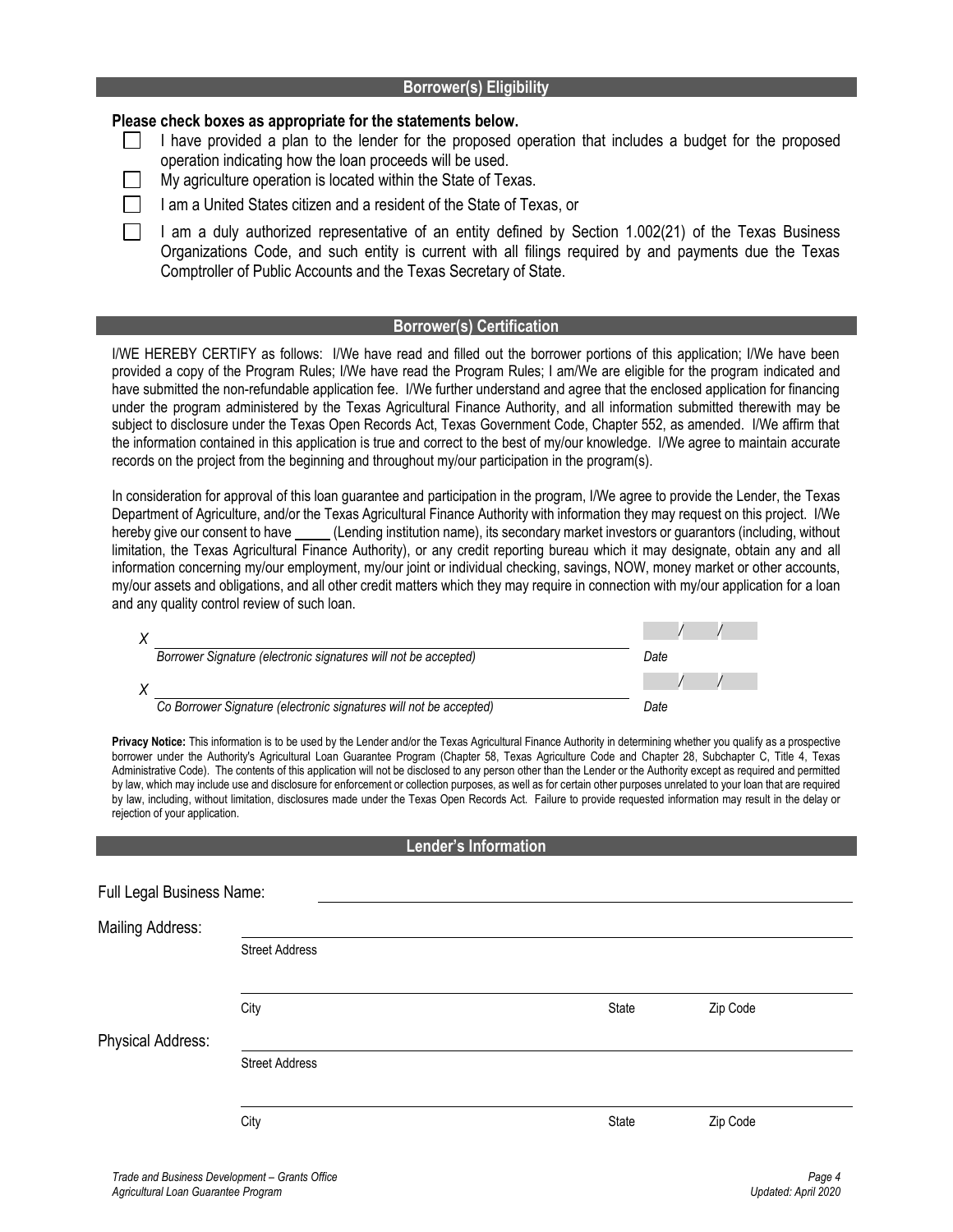| <b>Loan Officer Contact Personnel</b>                                                                                                                                                                                                                                                                                                                                                                                                                                                                                                                                        |                                                                                        |  |  |      |                                |                  |                   |     |       |
|------------------------------------------------------------------------------------------------------------------------------------------------------------------------------------------------------------------------------------------------------------------------------------------------------------------------------------------------------------------------------------------------------------------------------------------------------------------------------------------------------------------------------------------------------------------------------|----------------------------------------------------------------------------------------|--|--|------|--------------------------------|------------------|-------------------|-----|-------|
| Full Name:                                                                                                                                                                                                                                                                                                                                                                                                                                                                                                                                                                   |                                                                                        |  |  |      |                                |                  |                   | Mr. | Dr.   |
|                                                                                                                                                                                                                                                                                                                                                                                                                                                                                                                                                                              | First                                                                                  |  |  | Last |                                |                  |                   | Ms. | Other |
| Position Title:                                                                                                                                                                                                                                                                                                                                                                                                                                                                                                                                                              |                                                                                        |  |  |      |                                |                  |                   |     |       |
| Email Address:                                                                                                                                                                                                                                                                                                                                                                                                                                                                                                                                                               |                                                                                        |  |  |      |                                |                  |                   |     |       |
| Phone:                                                                                                                                                                                                                                                                                                                                                                                                                                                                                                                                                                       |                                                                                        |  |  | Ext. | Alt Phone: (                   | $\left( \right)$ |                   |     |       |
|                                                                                                                                                                                                                                                                                                                                                                                                                                                                                                                                                                              |                                                                                        |  |  |      | <b>Lender's Certifications</b> |                  |                   |     |       |
| By signing below:<br>By submitting this application, lender requests to participate in the Agricultural Loan Guarantee Program (hereinafter sometimes referred to as the "ALG<br>Program"). Lender further certifies that: it is familiar with and agrees to abide by ALG Program rules; and it has reviewed the eligibility criteria for the<br>program with the borrower(s). Lender also certifies that based on information supplied by the borrower(s), the borrower(s) is/are in compliance with<br>Program Rules and is/are eligible to participate in the program(s). |                                                                                        |  |  |      |                                |                  |                   |     |       |
|                                                                                                                                                                                                                                                                                                                                                                                                                                                                                                                                                                              | x<br>Authorized Official Signature(electronic signatures will not be accepted)<br>Date |  |  |      |                                |                  |                   |     |       |
|                                                                                                                                                                                                                                                                                                                                                                                                                                                                                                                                                                              |                                                                                        |  |  |      | <b>Loan Summary</b>            |                  |                   |     |       |
| The following information should be supported by backup documentation submitted with this application<br>including, original loan application, Current Financial Statement, Current Credit Report, Lender's Credit<br>Analysis, Lender's Approval Document and any other information requested by Authority.                                                                                                                                                                                                                                                                 |                                                                                        |  |  |      |                                |                  |                   |     |       |
| Loan Amount                                                                                                                                                                                                                                                                                                                                                                                                                                                                                                                                                                  |                                                                                        |  |  |      | Interest rate $\%$             |                  | $Fixed$ Variable  |     |       |
| <b>Maturity Date</b>                                                                                                                                                                                                                                                                                                                                                                                                                                                                                                                                                         |                                                                                        |  |  |      |                                |                  | Other (describe): |     |       |
| <b>Payment Terms</b>                                                                                                                                                                                                                                                                                                                                                                                                                                                                                                                                                         |                                                                                        |  |  |      |                                |                  |                   |     |       |
| Requested TAFA Guarantee %<br>Purpose of the loan:                                                                                                                                                                                                                                                                                                                                                                                                                                                                                                                           |                                                                                        |  |  |      | <b>Guarantee Amount</b>        | \$               |                   |     |       |

### **Collateral – Add additional lines if needed**

Collateral description- Item 1 Value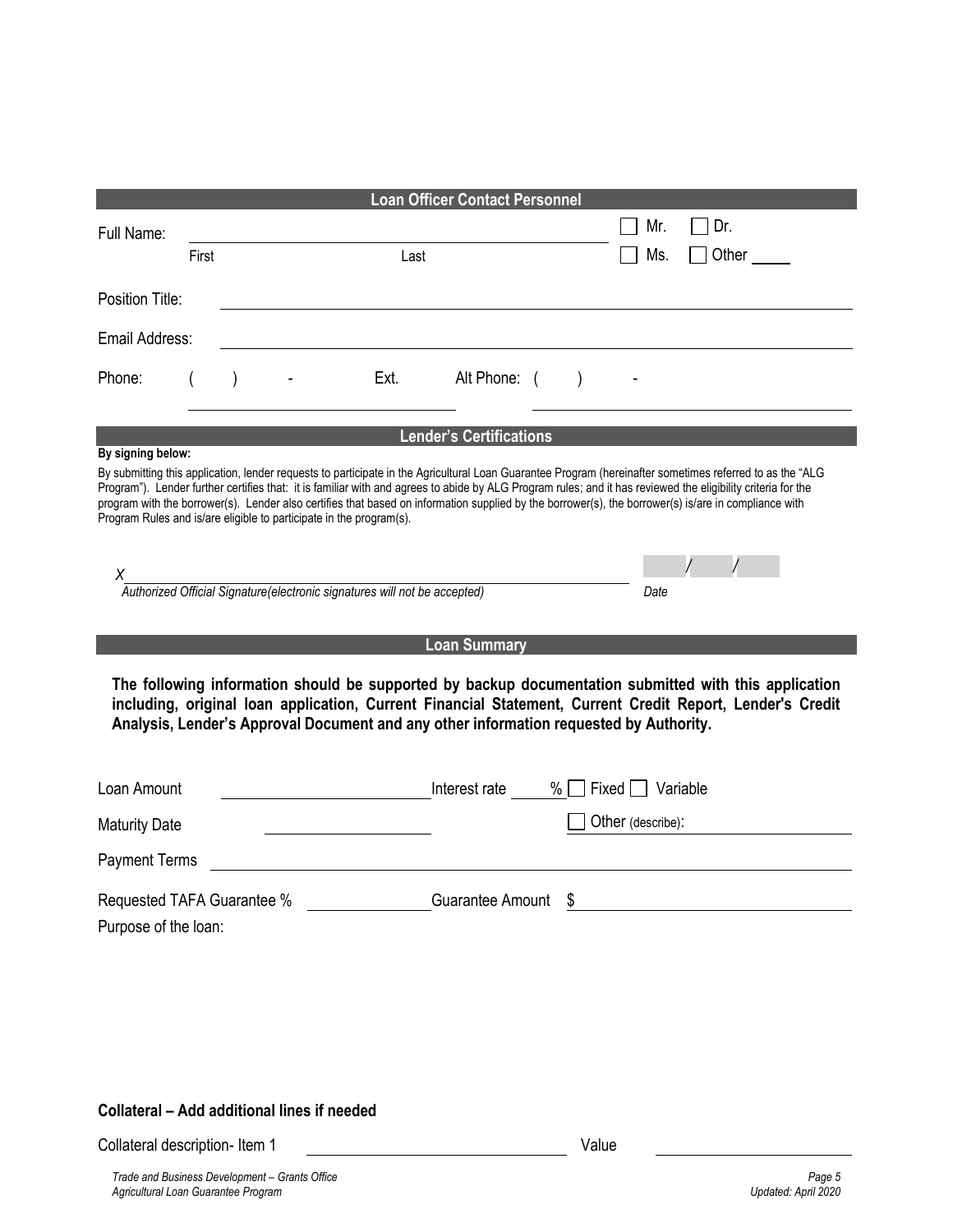| Collateral description-Item 2 | Value |  |
|-------------------------------|-------|--|
| Collateral description-Item 3 | Value |  |

How long has the borrower been a customer of the lender? Please describe the Character, Capital and Capacity of the borrower.

| <b>Borrower Credit Score</b>     |                | Co - Borrower Credit Score                                                                                               |  |
|----------------------------------|----------------|--------------------------------------------------------------------------------------------------------------------------|--|
| Equity Injection<br>Percentage & | Debt to Equity | Debt Service                                                                                                             |  |
| Details                          |                | Coverage Ratio                                                                                                           |  |
|                                  |                | If any of the Borrowers credit criteria are below the minimum requirement, please provide a justification why the lender |  |

feels TAFA should consider this application.

| <b>Operation Information</b>                                                                                                                                                |           |                     |  |  |
|-----------------------------------------------------------------------------------------------------------------------------------------------------------------------------|-----------|---------------------|--|--|
| Location of agricultural operation:<br>City                                                                                                                                 | Texas     | <b>Texas County</b> |  |  |
| Which of the following characterizes the Borrowers agricultural operation?                                                                                                  |           |                     |  |  |
| Start-up $\Box$ Expansion of current operation<br>Diversification of crops, livestock, or other agricultural activities not currently in your operation<br>Other (describe) |           |                     |  |  |
| Has borrower provided lender with a current business plan?                                                                                                                  | Yes I INo |                     |  |  |
| Annual Agricultural Operation Revenue                                                                                                                                       | Amount    |                     |  |  |
| <b>Government Payments</b>                                                                                                                                                  | \$        |                     |  |  |
| Livestock (cattle, goats, chickens, etc.)                                                                                                                                   |           |                     |  |  |
| Milk Production (cattle, goats, etc.)                                                                                                                                       | \$        |                     |  |  |
| Crops (Grains, cotton, produce, etc.)                                                                                                                                       | \$        |                     |  |  |
| <b>CRP</b>                                                                                                                                                                  | \$        |                     |  |  |
| <b>Custom Farming</b>                                                                                                                                                       | \$        |                     |  |  |
| Other Agricultural Revenue Described:                                                                                                                                       |           |                     |  |  |
| Total Annual Revenue \$                                                                                                                                                     |           |                     |  |  |
| Trade and Business Development - Grants Office                                                                                                                              |           | Page 6              |  |  |